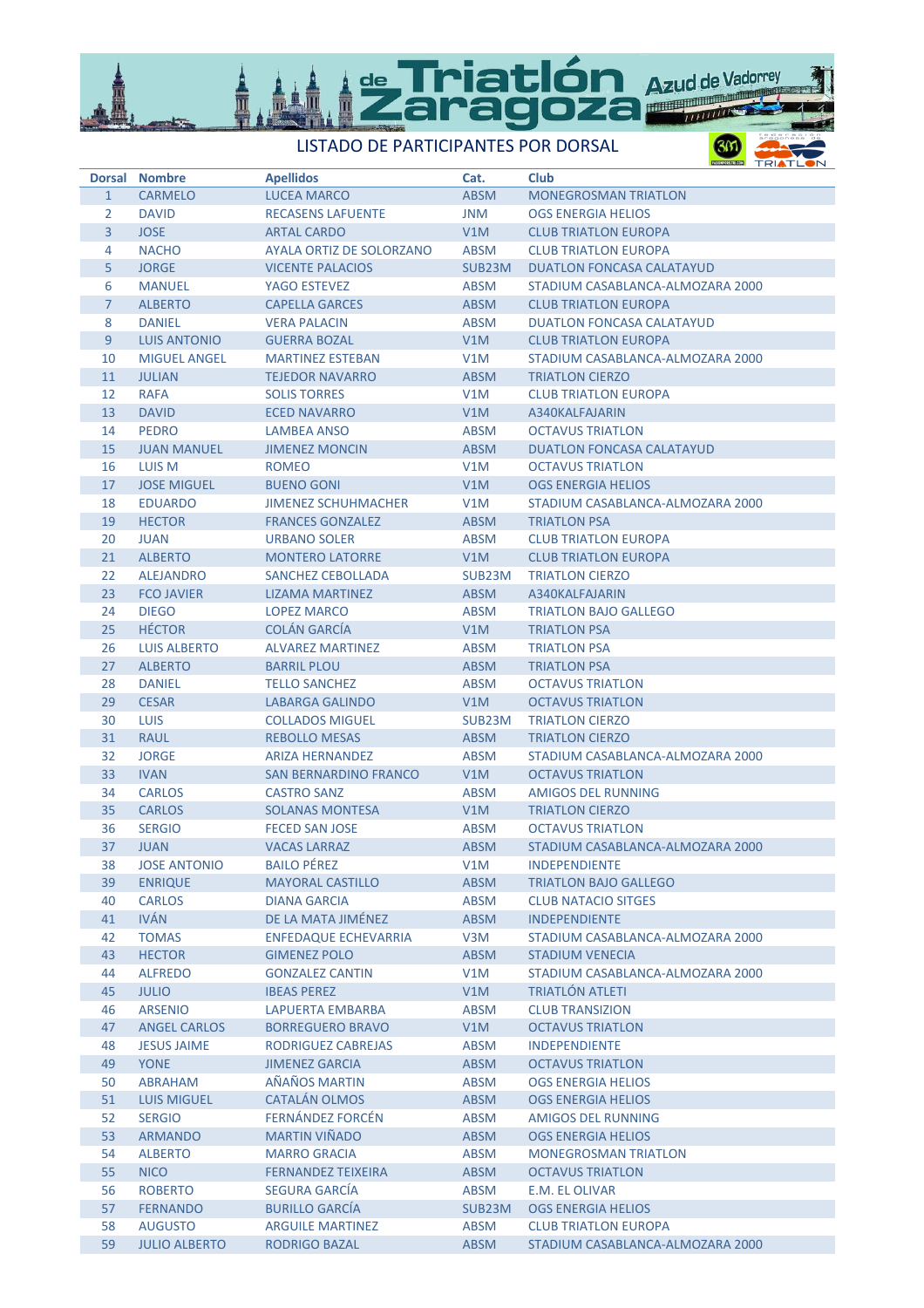| 60  | RAÚL                    | <b>SAN SEGUNDO GONZÁLEZ</b> | <b>ABSM</b> | <b>TRIATLON AVILA</b>            |
|-----|-------------------------|-----------------------------|-------------|----------------------------------|
| 61  | <b>VICTOR</b>           | <b>BORDONADA SORIANO</b>    | <b>ABSM</b> | STADIUM CASABLANCA-ALMOZARA 2000 |
| 62  | <b>JORGE</b>            | <b>GRACIA CARRERA</b>       | <b>ABSM</b> | <b>OCTAVUS TRIATLON</b>          |
| 63  | <b>MIGUEL ANGEL</b>     | <b>NICUESA GARGALLO</b>     | V1M         | <b>AMIGOS DEL RUNNING</b>        |
| 64  | <b>ANGEL</b>            | <b>RIVAS ARROYO</b>         | <b>ABSM</b> | <b>TRIATLON AVILA</b>            |
| 65  | <b>JAVIER</b>           | <b>ORIOL CASANOVAS</b>      | <b>ABSM</b> | <b>TRIATLON CIERZO</b>           |
| 66  | <b>RICARDO</b>          | <b>DOMINGO BRINGOLA</b>     | V1M         | <b>TRIATLON CIERZO</b>           |
| 67  | <b>OSCAR</b>            | REVUELTO SÁNCHEZ            | V1M         | <b>STADIUM VENECIA</b>           |
| 68  | <b>JOSE ANGEL</b>       | <b>GARCÍA BUSTO</b>         | <b>ABSM</b> | STADIUM CASABLANCA-ALMOZARA 2000 |
| 69  | <b>JUAN FRANCISCO</b>   | <b>ALMAGRO MOMPEL</b>       | V2M         | LICENCIA DE UN DÍA               |
| 70  | <b>ISRAEL</b>           | <b>ANDREU DEL CAMPO</b>     | <b>ABSM</b> | LICENCIA DE UN DÍA               |
| 71  | <b>GABRIEL</b>          | <b>MARTINEZ CEBOLLA</b>     | V1M         | LICENCIA DE UN DÍA               |
|     | <b>JESÚS JAVIER</b>     | <b>GONZÁLEZ MUÑOZ</b>       |             |                                  |
| 72  |                         |                             | V1M         | LICENCIA DE UN DÍA               |
| 73  | <b>DANIEL</b>           | <b>GRACIA LAIN</b>          | <b>ABSM</b> | LICENCIA DE UN DÍA               |
| 74  | <b>DAVID</b>            | <b>RODRIGO POLO</b>         | <b>ABSM</b> | LICENCIA DE UN DÍA               |
| 75  | <b>RUBEN</b>            | <b>CANO BERGILLOS</b>       | <b>ABSM</b> | <b>OCTAVUS TRIATLON</b>          |
| 76  | <b>EDUARDO</b>          | <b>ORIZO LOZANO</b>         | <b>ABSM</b> | LICENCIA DE UN DÍA               |
| 77  | <b>ANTONIO</b>          | <b>GARZA CETINA</b>         | <b>ABSM</b> | LICENCIA DE UN DÍA               |
| 78  | <b>PABLO</b>            | <b>SANGROS GAYA</b>         | <b>ABSM</b> | LICENCIA DE UN DÍA               |
| 79  | <b>ADRIAN</b>           | <b>LAINEZ JIMENEZ</b>       | <b>ABSM</b> | LICENCIA DE UN DÍA               |
| 80  | <b>JUAN</b>             | <b>PISA BERNARDOS</b>       | V1M         | LICENCIA DE UN DÍA               |
| 81  | <b>JOSE MANUEL</b>      | <b>JIMENEZ FERNANDEZ</b>    | <b>ABSM</b> | LICENCIA DE UN DÍA               |
| 82  | <b>DIEGO</b>            | <b>MUÑOZ</b>                | <b>ABSM</b> | LICENCIA DE UN DÍA               |
| 83  | <b>JOAQUIN</b>          | POLO PEÑA                   | V1M         | LICENCIA DE UN DÍA               |
| 84  | <b>RAFAEL</b>           | <b>GONZALEZ CASTANEDO</b>   | <b>ABSM</b> | LICENCIA DE UN DÍA               |
| 85  | <b>ULISES</b>           | <b>BORDON FLORIDO</b>       | <b>ABSM</b> | LICENCIA DE UN DÍA               |
| 86  | <b>ESAUL</b>            | <b>MEDINA ACOSTA</b>        | <b>ABSM</b> | LICENCIA DE UN DÍA               |
| 87  | <b>ALEJANDRO</b>        | <b>BLANCO GARCÍA</b>        | SUB23M      | LICENCIA DE UN DÍA               |
| 88  | <b>ANTONIO</b>          | <b>SANZ SUBIAS</b>          | V1M         | LICENCIA DE UN DÍA               |
| 89  | <b>RAFAEL</b>           | <b>AGUELO BINABURO</b>      | <b>ABSM</b> | LICENCIA DE UN DÍA               |
| 90  | <b>ALEJANDRO</b>        | <b>SERNA AZLOR</b>          | SUB23M      | LICENCIA DE UN DÍA               |
| 91  | <b>DANIEL</b>           | <b>GÓMEZ GARCIA</b>         | SUB23M      | LICENCIA DE UN DÍA               |
| 92  | ÁNGEL                   | <b>MANADA PUERTAS</b>       | V1M         | LICENCIA DE UN DÍA               |
| 93  | <b>OSCAR</b>            | <b>RUBIO LACUEY</b>         | V1M         | LICENCIA DE UN DÍA               |
| 94  | <b>JAVIER</b>           | <b>HUERTA NAVARRO</b>       | SUB23M      | LICENCIA DE UN DÍA               |
| 95  | <b>MIGUEL ANGEL</b>     | <b>ALLOZA FRANCH</b>        | V1M         | LICENCIA DE UN DÍA               |
| 96  | <b>FRAN</b>             | <b>CUBERO SINUES</b>        | <b>ABSM</b> | LICENCIA DE UN DÍA               |
| 97  | <b>ALBERTO</b>          | <b>ARAGÓN</b>               | V1M         | LICENCIA DE UN DÍA               |
| 98  | <b>MIGUEL ANGEL</b>     | <b>GONAZALEZ ONDOÑO</b>     | V1M         | LICENCIA DE UN DÍA               |
| 99  | <b>MARCOS</b>           | <b>MORLANES FELIPE</b>      | SUB23M      | LICENCIA DE UN DÍA               |
| 100 | <b>JORGE</b>            | <b>CAO BARRA</b>            | <b>ABSM</b> | LICENCIA DE UN DÍA               |
| 101 | <b>RUBÉN</b>            | <b>ALBERO GAVIN</b>         | SUB23M      | LICENCIA DE UN DÍA               |
| 102 | <b>LIZER</b>            | <b>LORENTE ALPERTE</b>      | SUB23M      | LICENCIA DE UN DÍA               |
| 103 | <b>DAVID</b>            | <b>LASANTA RICA</b>         | ABSM        | LICENCIA DE UN DÍA               |
| 104 | <b>CRISTIAN</b>         | <b>ESCOBAR</b>              | <b>ABSM</b> | LICENCIA DE UN DÍA               |
| 105 | SANTIAGO JOSE           | MESADO GÓMEZ                | V1M         | LICENCIA DE UN DÍA               |
| 106 | <b>IVÁN</b>             | <b>VILLANÚA VALIENTE</b>    | <b>ABSM</b> | LICENCIA DE UN DÍA               |
| 107 | <b>RAUL</b>             | <b>GONI BAYO</b>            | <b>ABSM</b> | LICENCIA DE UN DÍA               |
| 108 | <b>JESÚS</b>            | SIMÓN ARRABAL               | ABSM        | LICENCIA DE UN DÍA               |
| 109 | <b>CARLOS</b>           | <b>RIVERA CARMONA</b>       | <b>ABSM</b> | LICENCIA DE UN DÍA               |
| 110 | <b>SERGIO</b>           | FERNÁNDEZ MORAL             | <b>ABSM</b> | LICENCIA DE UN DÍA               |
| 111 | <b>ANDRES</b>           | <b>PUERTOLAS CAVERO</b>     | <b>ABSM</b> | LICENCIA DE UN DÍA               |
| 112 | <b>ADRIAN</b>           | <b>PICAZO</b>               | <b>ABSM</b> | LICENCIA DE UN DÍA               |
| 113 | <b>FRANCISCO JAVIER</b> | <b>MURILLO MOLINERO</b>     | <b>ABSM</b> | LICENCIA DE UN DÍA               |
| 114 | <b>ABEL</b>             | <b>BREGUA CARRO</b>         | V1M         | LICENCIA DE UN DÍA               |
| 115 | <b>CARLOS</b>           | <b>FERNANDEZ OLMOS</b>      | <b>ABSM</b> | LICENCIA DE UN DÍA               |
| 116 | <b>DAVID</b>            | <b>PASTOR CABALLO</b>       | <b>ABSM</b> | LICENCIA DE UN DÍA               |
| 117 | <b>FRANCISCO JAVIER</b> | <b>SANCHEZ BONA</b>         | V3M         | LICENCIA DE UN DÍA               |
| 118 | <b>DANIEL</b>           | <b>REMACHA PINA</b>         | <b>ABSM</b> | LICENCIA DE UN DÍA               |
| 119 | <b>MIGUEL</b>           | DE VAL CAMPOS               | <b>JNM</b>  | LICENCIA DE UN DÍA               |
| 120 | <b>IVÁN</b>             | <b>ANTÓN SOLER</b>          | SUB23M      | LICENCIA DE UN DÍA               |
| 121 | <b>ALVARO</b>           | ARBELOA COCA                | <b>ABSM</b> | LICENCIA DE UN DÍA               |
| 122 | <b>ALBERTO</b>          | <b>BLANQUEZ ACIN</b>        | V1M         | LICENCIA DE UN DÍA               |
|     | 123 MARIO               | <b>BARTOLOME BUIL</b>       | <b>ABSM</b> | LICENCIA DE UN DÍA               |
| 124 | <b>VICENTE</b>          | <b>ARAUZ SANTIAGO</b>       | <b>ABSM</b> | LICENCIA DE UN DÍA               |
| 125 | <b>FERNANDO</b>         | <b>CORNAGO DÍAZ</b>         | <b>ABSM</b> | LICENCIA DE UN DÍA               |